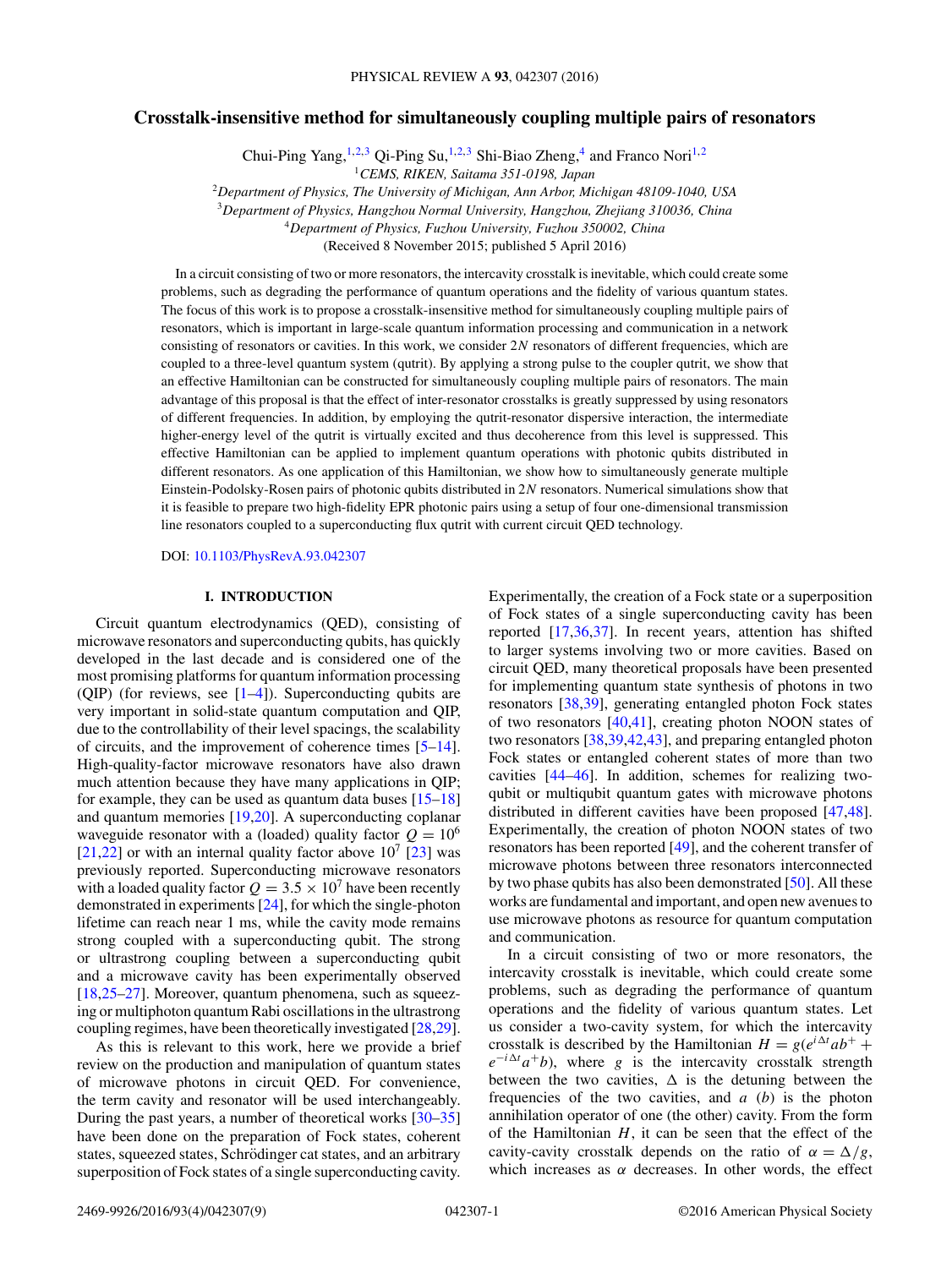<span id="page-1-0"></span>of the cavity crosstalk is strongest for  $\Delta = 0$  (i.e., when the two cavities have the same frequency), while it can be reduced by increasing  $\alpha$  (e.g., increasing the detuning  $\Delta$  for a given *g*). The discussion here gives a hint on how to reduce the effect of the intercavity crosstalk. Namely, in order to reduce the effect of the intercavity crosstalk, one could employ cavities with different frequencies.

In this work, we focus on a physical system consisting of 2*N* resonators coupled to a three-level quantum system (qutrit). It is shown that by applying a strong pulse to the coupler qutrit, an effective Hamiltonian can be obtained for simultaneously coupling multiple pairs of resonators with different frequencies, which is insensitive to the inter-resonator crosstalk. This effective Hamiltonian can be applied to implement quantum operations with photonic qubits distributed in different resonators. The major advantage of this proposal is that the inter-resonator crosstalk is greatly reduced because of using different resonator frequencies. In addition, the intermediate higher-energy level of the qutrit is virtually excited due to the qutrit-resonator dispersive interaction, and thus decoherence from this level is greatly suppressed.

As one application of this constructed Hamiltonian, we show how to simultaneously generate multiple Einstein-Podolsky-Rosen (EPR) pairs [\[51\]](#page-7-0) of photonic qubits distributed in 2*N* resonators. The prepared EPR pairs are particularly useful in quantum communication and QIP. As a specific experimental realization, we further discuss the possible experimental implementation of two EPR pairs of photonic qubits using a setup consisting of four one-dimensional transmission line resonators coupled to a superconducting flux qutrit. With realistic device and circuit parameters, numerical simulations show that the fidelity can reach 98*.*42% for the joint state of two EPR pairs and is no less than 99*.*05% for each EPR pair.

We note that previous works focused on the preparation of a *single* EPR pair in various physical systems, such as neutral kaons [\[52\]](#page-7-0), trapped ions [\[53,54\]](#page-7-0), atoms interacting with a cavity mode [\[55–58\]](#page-7-0), Bose-Einstein condensates [\[59–61\]](#page-7-0), two harmonic oscillators in nonequilibrium open systems [\[62\]](#page-7-0), center-of-mass motion of two massive objects [\[63\]](#page-7-0), and superconducting qubits [\[15](#page-6-0)[,64–66\]](#page-7-0). In stark contrast, ours is aimed at simultaneously generating *multiple* EPR pairs by using the constructed Hamiltonian, which is insensitive to the inter-resonator crosstalk.

This paper is organized as follows. In Sec. II, we derive the effective Hamiltonian governing the dynamics of *N* pairs of cavities plus one three-level coupler qutrit. This Hamiltonian describes paired interactions between these cavities in parallel without interfering with each other. In Sec. [III,](#page-2-0) we show in detail how to simultaneously prepare *N* pairs of photonic qubits using this effective Hamiltonian. In Sec. [IV,](#page-3-0) we discuss the possible experimental implementation of generating EPR states of two pairs of photonic qubits in circuit QED. In Sec. [V,](#page-5-0) we summarize our results and discuss other possible applications of this physical process.

### **II. EFFECTIVE HAMILTONIAN**

Consider 2*N* resonators coupled to a qutrit *A* (Fig. 1). The first set of *N* resonators are labeled as resonators  $a_1, a_2, \ldots$ and  $a_N$  while the second set of N resonators are labeled as



FIG. 1. Diagram of a coupler qutrit *A* (the circle at the center) and 2*n* coupled resonators. Each rectangle represents a resonator. The coupler qutrit *A* can be an artificial atom, such as a quantum dot or a superconducting qutrit capacitively or inductively coupled to each resonator.

resonators  $b_1, b_2, \ldots$  and  $b_N$ . In addition, the three levels of qutrit *A* are denoted as  $|g\rangle$ ,  $|e\rangle$ , and  $|f\rangle$  (Fig. 2). Suppose that resonator  $a_j$  ( $b_j$ ) with  $j = 1, 2, ..., N$  is coupled to the  $|g\rangle \leftrightarrow$  $|f\rangle$  ( $|e\rangle \leftrightarrow |f\rangle$ ) transition with coupling strength  $g_j$  ( $\mu_j$ ) and detuning  $\Delta_j = \omega_{fg} - \omega_{a_j} = \omega_{fe} - \omega_{b_j} > 0$  (Fig. 2). Here,  $\omega_{a_i}$  ( $\omega_{b_i}$ ) is the frequency of resonator  $a_j$  ( $b_j$ ). In addition, a classical pulse of frequency *ω* is applied to the qutrit *A,* which is resonant with the  $|g\rangle \leftrightarrow |e\rangle$  transition (Fig. 2)*.* In the interaction picture, the Hamiltonian of the whole system is given by (assuming  $\hbar = 1$ )

$$
H = \sum_{j=1}^{N} (g_j e^{i\Delta_j t} \hat{a}_j S_{fg}^+ + \text{H.c.}) + \sum_{j=1}^{N} (\mu_j e^{i\Delta_j t} \hat{b}_j S_{fe}^+ + \text{H.c.}) + (\Omega S_{eg}^+ + \text{H.c.}),
$$
\n(1)



FIG. 2. Illustration of the qutrit-resonator dispersive interaction. The  $|g\rangle \leftrightarrow |f\rangle$  transition of the qutrit is simultaneously coupled to the *n* resonators  $(a_1, a_2, \ldots, a_n)$ , with coupling constants  $g_1, g_2, \ldots, g_n$ and detunings  $\Delta_1, \Delta_2, \ldots, \Delta_n$ , respectively. The  $|e\rangle \leftrightarrow |f\rangle$  transition of the qutrit is simultaneously coupled to the other *n* resonators  $(b_1, b_2, \ldots, b_n)$ , with coupling constants  $\mu_1, \mu_2, \ldots, \mu_n$  and detunings  $\Delta_1, \Delta_2, \ldots, \Delta_n$ , respectively. In addition, a microwave pulse is resonantly coupled to the  $|g\rangle \leftrightarrow |e\rangle$  transition of the qutrit, with a Rabi frequency  $\Omega$ .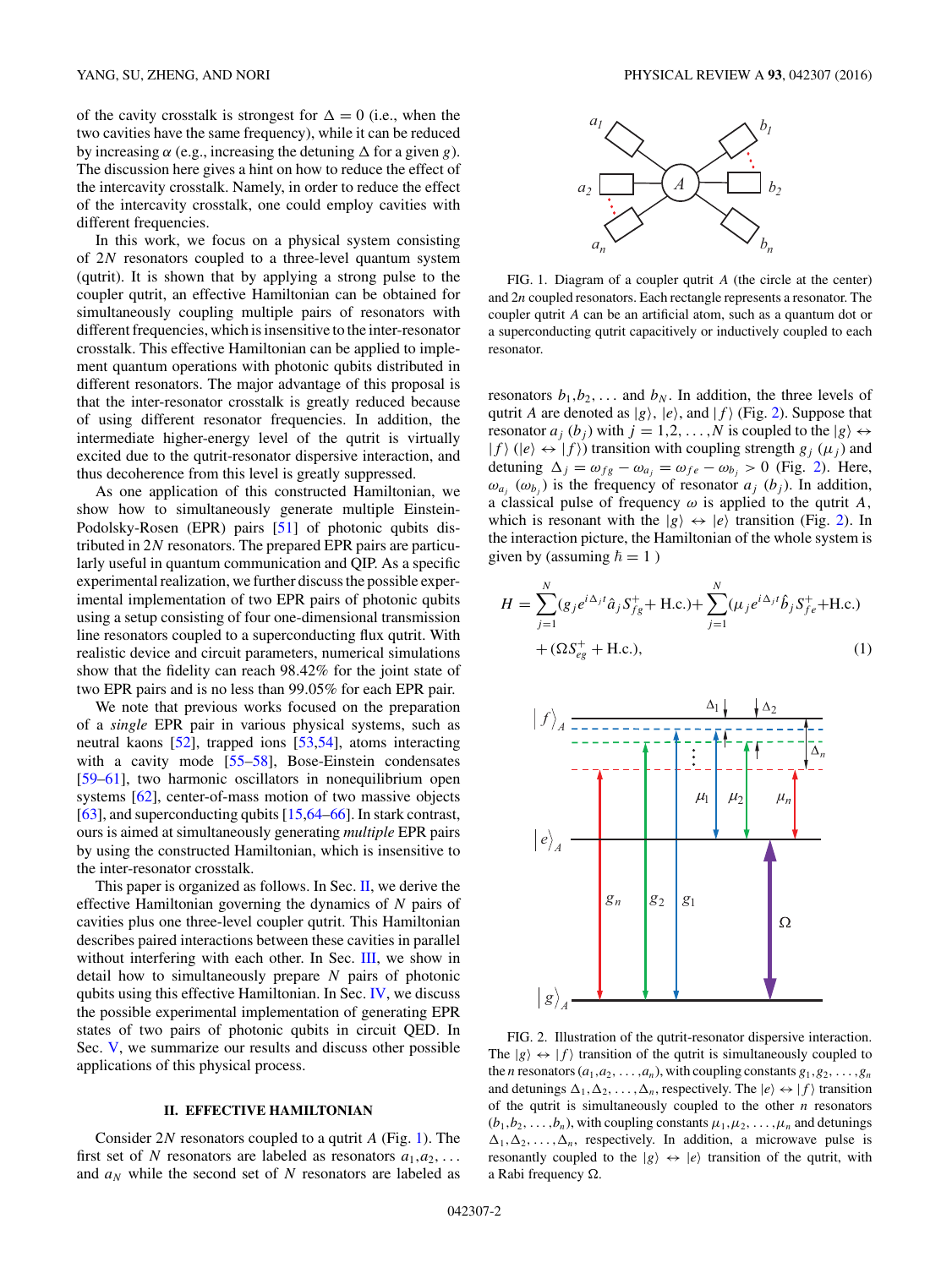<span id="page-2-0"></span>where  $S_{fg}^+ = |f\rangle\langle g|, S_{fe}^+ = |f\rangle\langle e|, S_{eg}^+ = |e\rangle\langle g|, \Omega$  is the Rabi frequency of the pulse, and  $\hat{a}_j$  ( $\hat{b}_j$ ) is the photon annihilation operator of resonator  $a_j$  ( $b_j$ ).

Under the large-detuning condition  $\Delta_j \gg g_j, \mu_j$ , the intermediate level  $|f\rangle$  can be adiabatically eliminated, and the Raman transitions between the states  $|g\rangle$  and  $|e\rangle$  are induced by resonator pairs  $(a_i, b_j)$   $(j = 1, 2, ..., N)$ . Under the condition

$$
\frac{|\Delta_j - \Delta_k|}{\Delta_j^{-1} + \Delta_k^{-1}} \gg g_j g_k, g_j \mu_k, \mu_j \mu_k; \ j \neq k \tag{2}
$$

the Raman couplings associated with resonator pairs  $(a_i, a_k)$ ,  $(b_j, b_k)$ , and  $(a_j, b_k)$ , with  $j \neq k$ , are suppressed because the corresponding effective coupling strengths are much smaller than the detunings of these Raman transitions. In addition, we assume  $\Delta_j \gg \Omega$  so that the energy shift of the qutrit dressed states produced by the classical pulse is very small compared to  $\Delta_j$ , and hence the effect of this pulse on the strength of each Raman coupling is negligible. Under these conditions, we can obtain the following effective Hamiltonian [\[67,68\]](#page-8-0):

$$
H_{\text{eff}} = -\sum_{j=1}^{N} \frac{g_j^2}{\Delta_j} \hat{a}_j \hat{a}_j^+ |g\rangle\langle g| - \sum_{j=1}^{N} \frac{\mu_j^2}{\Delta_j} \hat{b}_j \hat{b}_j^+ |e\rangle\langle e| - \sum_{j=1}^{N} \lambda_j (\hat{a}_j \hat{b}_j^+ S_{eg}^+ + \hat{a}_j^+ \hat{b}_j S_{eg}^-), + \Omega S_x, \qquad (3)
$$

where  $S_{eg}^- = |g\rangle\langle e|$ ,  $S_x = S_{eg}^+ + S_{eg}^-$ , and  $\lambda_j = \frac{g_j\mu_j}{\Delta_j}$ . Here, the terms in the first line are ac-Stark shifts of the level  $|g\rangle$  ( $|e\rangle$ ) induced by the resonator mode  $a_i$  ( $b_i$ ). The terms in the second line represent the Raman couplings induced by the *N* pairs of cavities.

In a rotated basis  $\{|+\rangle, |-\rangle\}$  with  $|\pm\rangle = (|g\rangle \pm |e\rangle)/\sqrt{2}$ , one has  $S_{eg}^{\dagger} = (\widetilde{S}_z + \widetilde{S}_z^+ - \widetilde{S}_z^-)/2$ ,  $S_{eg}^- = (\widetilde{S}_z - \widetilde{S}_z^+ + \widetilde{S}_z^-)/2$ , and  $S_x = \widetilde{S}_z$ , where  $\widetilde{S}_z = |+\rangle\langle+|-|-\rangle\langle-|$ ,  $\widetilde{S}^+ = |+\rangle\langle-|$ , and  $\widetilde{S}^- = |+\rangle\langle-|$ ,  $\widetilde{S}^- = |+\rangle\langle-|$ and  $\tilde{S}^{-} = |-\rangle\langle +|$ . In addition, one has  $|g\rangle\langle g| = \frac{1}{2}(I + \tilde{S}^{+} + \tilde{S}^{-})$  and  $|e\rangle\langle e| = \frac{1}{2}(I - \tilde{S}^{+} - \tilde{S}^{-})$ .

Performing the unitary transformation  $e^{iH_0t}$ , with

$$
H_0 = \Omega S_x = \Omega S_z, \tag{4}
$$

one obtains

$$
\widetilde{H}_{\text{eff}} = e^{iH_0 t} (H_{\text{eff}} - H_0) e^{-iH_0 t}
$$
\n
$$
= -\frac{1}{2} \left( \sum_{j=1}^N \frac{g_j^2}{\Delta_j} \hat{a}_j \hat{a}_j^+ \right) (I + e^{i2\Omega t} \widetilde{S}^+ + e^{-i2\Omega t} \widetilde{S}^-)
$$
\n
$$
- \frac{1}{2} \left( \sum_{j=1}^N \frac{\mu_j^2}{\Delta_j} \hat{b}_j \hat{b}_j^+ \right) (I - e^{i2\Omega t} \widetilde{S}^+ - e^{-i2\Omega t} \widetilde{S}^-)
$$
\n
$$
- \sum_{j=1}^n \frac{\lambda_j}{2} [\hat{a}_j \hat{b}_j^+ (\widetilde{S}_z + e^{i2\Omega t} \widetilde{S}^+ - e^{-i2\Omega t} \widetilde{S}^-)
$$
\n
$$
+ \hat{a}_j^+ \hat{b}_j (\widetilde{S}_z - e^{i2\Omega t} \widetilde{S}^+ + e^{-i2\Omega t} \widetilde{S}^-)]. \tag{5}
$$

In the strong driving regime  $\Omega \gg \frac{g_j^2}{4\Delta_j}, \frac{\mu_j^2}{4\Delta_j}, \frac{\lambda_j}{4}$ , one can apply a rotating-wave approximation and discard the terms that oscillate with high frequencies. Thus, the above Hamiltonian reduces to

$$
\widetilde{H}_{\text{eff}} = -\frac{1}{2} \sum_{j=1}^{N} \left( \frac{g_j^2}{\Delta_j} \hat{a}_j \hat{a}_j^+ + \frac{\mu_j^2}{\Delta_j} \hat{b}_j \hat{b}_j^+ \right) \otimes I
$$

$$
- \sum_{j=1}^{N} \frac{\lambda_j}{2} (\hat{a}_j \hat{b}_j^+ + \hat{a}_j^+ \hat{b}_j) \widetilde{S}_z.
$$
(6)

Performing the additional unitary transformation  $e^{iH_0 t}$ , with

$$
H'_{0} = -\frac{1}{2} \sum_{j=1}^{N} \left( \frac{g_j^2}{\Delta_j} \hat{a}_j \hat{a}_j^+ + \frac{\mu_j^2}{\Delta_j} \hat{b}_j \hat{b}_j^+ \right) \otimes I, \qquad (7)
$$

we have

$$
H_e = e^{iH_0't}(\widetilde{H}_{\text{eff}} - H_0')e^{-iH_0't}
$$
  
= 
$$
-\sum_{j=1}^N \frac{\lambda_j}{2} (e^{i\delta_j t}\hat{a}_j \hat{b}_j^+ + e^{-i\delta_j t} \hat{a}_j^+ \hat{b}_j) \widetilde{S}_z,
$$
 (8)

where  $\delta_j = \frac{g_j^2 - \mu_j^2}{\Delta_j}$ . In the following, we set  $g_j = \mu_j$  (achievable by tuning the coupling capacitance between the qubit and resonator  $a_j$ , as well as the coupling capacitance between the qubit and resonator  $b_i$ ), resulting in

$$
H_e = -\sum_{j=1}^{N} \frac{\lambda_j}{2} (\hat{a}_j \hat{b}_j^+ + \hat{a}_j^+ \hat{b}_j) \widetilde{S}_z.
$$
 (9)

We note that previous works [\[69,70\]](#page-8-0) considered the coupling of a quantized cavity mode and a strong classical pulse via a superconducting qubit or two-level atoms, which also employed the strong driving limit in the derivation of the effective Hamiltonians. In this sense, they are related to this work. However, they [\[69,70\]](#page-8-0) are different from ours. The reasons are as follows: they were focused on how to construct the simultaneous implementation of a Jaynes-Cummings and anti–Jaynes-Cummings dynamics for a system composed of a superconducting qubit or two-level atoms and *one* cavity, and only a single quantized cavity mode was involved there. Instead, our work is aimed at deriving an effective Hamiltonian for simultaneously coupling *multiple* pairs of resonators. One can see that the form of our effective Hamiltonian of Eq. (9) is different from those given in [\[69,70\]](#page-8-0). In addition, our effective Hamiltonian (9) contains two quantized cavity modes for each pair of resonators, instead of just one single-cavity mode.

### **III. GENERATION OF MULTIPLE EPR STATES**

When the qutrit is in the state  $|+\rangle$  (readily prepared by applying a  $\pi$  pulse resonant with the  $|g\rangle \leftrightarrow |e\rangle$  transition of the qutrit initially in the ground state  $|g\rangle$ ), it will remain in this state because the state  $|+\rangle$  is not affected by the Hamiltonian (9). Thus, the qutrit part can be ignored and the effective Hamiltonian (9) further reduces to

$$
H_e = -\sum_{j=1}^{N} \frac{\lambda_j}{2} (\hat{a}_j \hat{b}_j^+ + \hat{a}_j^+ \hat{b}_j).
$$
 (10)

This Hamiltonian describes the coupler-mediated effective interactions for the *N* pairs of cavities  $(a_j, b_j)$  in parallel,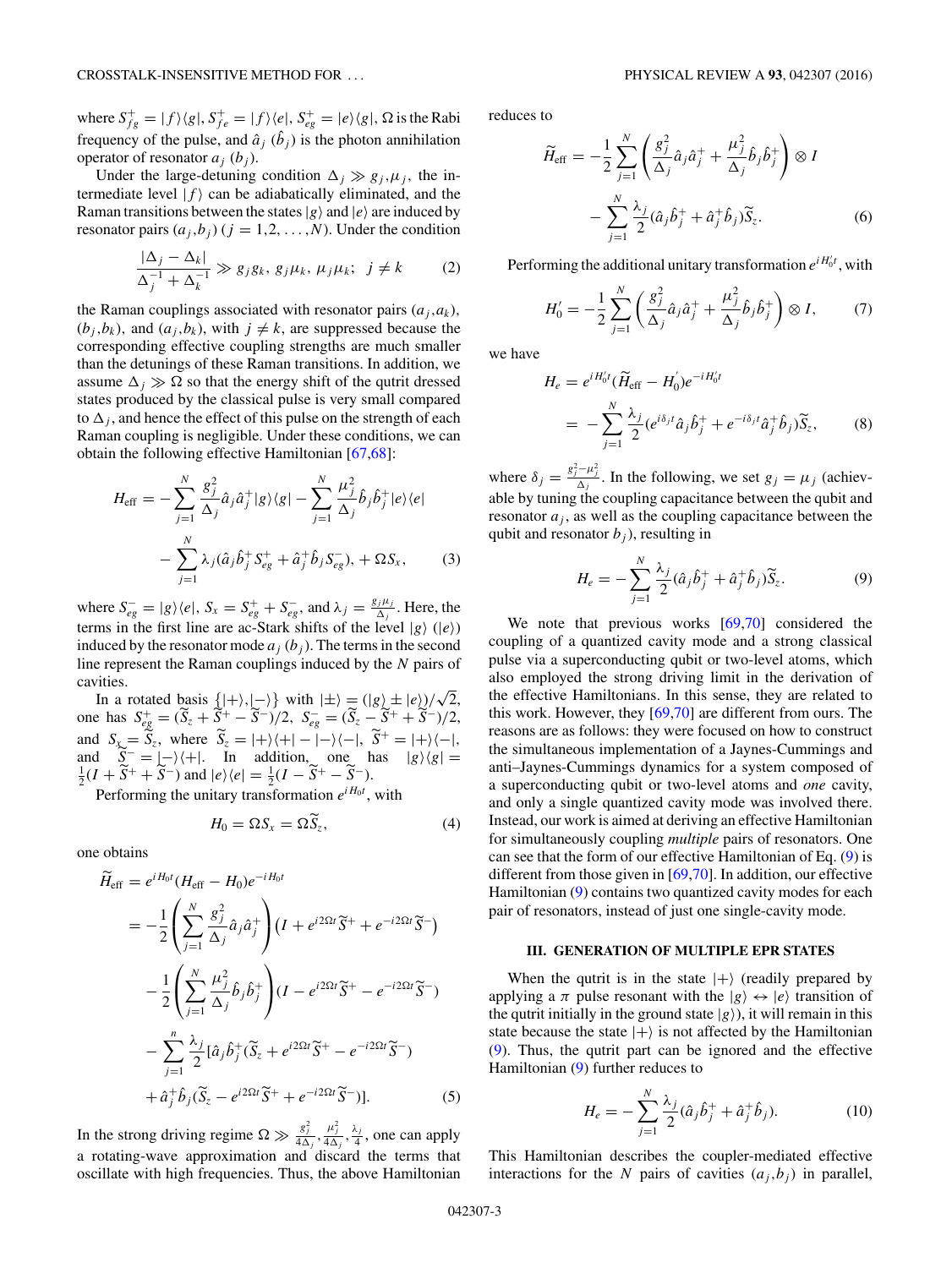<span id="page-3-0"></span>which will be used below to simultaneously generate multiple EPR states of *N* pairs of photonic qubits.

Note that the Hamiltonian (10) is obtained under unitary transformations  $e^{iH_0t}$  and  $e^{iH_0^t}$ . To obtain the time-propagating states in the original interaction picture, two reverse transformations  $e^{-iH_0t}$  and  $e^{-iH_0^t}$  need to be performed on the corresponding time-evolution states under this Hamiltonian.

Assume now that the first set of resonators  $(a_1, a_2, \ldots, a_N)$  is initially in the state  $|\psi(0)\rangle_a = \prod_{j=1}^N |1\rangle_{a_j}$ , i.e., each resonator in this set is initially prepared in the single-photon state, while the second set of resonators  $(b_1, b_2, \ldots, b_N)$  is initially in the state  $|\psi(0)\rangle_b = \prod_{j=1}^N |0\rangle_{b_j}$ , i.e., each of these resonators is initially prepared in the vacuum state.

One can easily find that under the Hamiltonian  $H_e$ , the state of the resonator system after an evolution time *t* is given by

$$
|\psi(t)\rangle_{ab} = e^{-iH_{e}t} |\psi(0)\rangle_{a} |\psi(0)\rangle_{b}
$$
  
\n
$$
= e^{-iH_{e}t} \prod_{j=1}^{N} (|1\rangle_{a_{j}} |0\rangle_{b_{j}})
$$
  
\n
$$
= e^{-iH_{e}t} \prod_{j=1}^{N} (a_{j}^{+} |0\rangle_{a_{j}} |0\rangle_{b_{j}})
$$
  
\n
$$
= \prod_{j=1}^{N} [(e^{-iH_{e}t}a_{j}^{+}e^{iH_{e}t})e^{-iH_{e}t} |0\rangle_{a_{j}} |0\rangle_{b_{j}}]
$$
  
\n
$$
= \prod_{j=1}^{N} \left\{ \left[ \cos\left(\frac{\lambda_{j}t}{2}\right)\hat{a}_{j}^{+} + i \sin\left(\frac{\lambda_{j}t}{2}\right)\hat{b}_{j}^{+} \right] |0\rangle_{a_{j}} |0\rangle_{b_{j}} \right\}
$$
  
\n
$$
= \prod_{j=1}^{N} \left[ \cos\left(\frac{\lambda_{j}t}{2}\right) |1\rangle_{a_{j}} |0\rangle_{b_{j}} + i \sin\left(\frac{\lambda_{j}t}{2}\right) |0\rangle_{a_{j}} |1\rangle_{b_{j}} \right],
$$
  
\n(11)

where we have used the relation  $e^{-iH_e t} |0\rangle_{a_j} |0\rangle_{b_j} = |0\rangle_{a_j} |0\rangle_{b_j}$ . After returning to the original interaction picture, the state of the whole system is given by

|

$$
\Phi(t)\rangle'_{abA} = e^{-iH_0t} e^{-iH_0't} |\psi(t)\rangle_{ab} |\varphi(t)\rangle_A \n= |\psi(t)\rangle'_{ab} \otimes |\varphi(t)\rangle_A,
$$
\n(12)

where a common phase factor  $e^{-i\Omega t}$  is dropped. Here,  $|\varphi(t)\rangle_A = |\varphi(0)\rangle_A = |+\rangle$ , and

$$
|\psi(t)\rangle'_{ab} = \prod_{j=1}^{N} \left[ e^{i g_j^2 t/\Delta_j} e^{i \mu_j^2 t/(2\Delta_j)} \cos\left(\frac{\lambda_j t}{2}\right) |1\rangle_{a_j} |0\rangle_{b_j} + i e^{i g_j^2 t/(2\Delta_j)} e^{i \mu_j^2 t/\Delta_j} \sin\left(\frac{\lambda_j t}{2}\right) |0\rangle_{a_j} |1\rangle_{b_j} \right] = e^{i 3n\lambda t/2} \prod_{j=1}^{N} \left[ \cos\left(\frac{\lambda t}{2}\right) |1\rangle_{a_j} |0\rangle_{b_j} + i \sin\left(\frac{\lambda t}{2}\right) |0\rangle_{a_j} |1\rangle_{b_j} \right],
$$
(13)

where we have used  $g_j = \mu_j$  (set above) and  $g_j^2 / \Delta_j = \lambda_j \equiv$ *λ* (independent of *j*). It can be seen from Eq. (13) that for  $t = \pi/(2\lambda)$ , the 2*N* resonators are prepared in the following

state:

$$
\prod_{j=1}^{N} |EPR\rangle_{a_j b_j} = \prod_{j=1}^{N} \frac{1}{\sqrt{2}} (|1\rangle_{a_j} |0\rangle_{b_j} + i|0\rangle_{a_j} |1\rangle_{b_j}), \quad (14)
$$

which is a product of *N* EPR pairs of photonic qubits. This result implies that the *N* EPR photonic pairs are simultaneously generated after the operation. Here,  $|0\rangle_{a_j}$  ( $|0\rangle_{b_j}$ ) and  $|1\rangle_{a_j}$  $(|1\rangle_{b_j})$  represent the two logic states of the photonic qubit *a*<sup>j</sup>  $(b_i)$ .

Note that the above-mentioned condition  $g_j^2 / \Delta_j = \lambda_j \equiv \lambda$ can be rewritten as

$$
g_j^2/\Delta_j = g_k^2/\Delta_k \ \ (j \neq k), \tag{15}
$$

which can be readily met by adjusting the detuning  $\Delta_j$  or  $\Delta_k$  (e.g., varying the resonator frequency). Alternatively, this condition can be satisfied by adjusting the coupling strength *gj* or *gk* (e.g., through a prior design of the sample with appropriate qutrit-resonator coupling capacitances).

As shown above, the *N* EPR photonic pairs are prepared based on the effective Hamiltonian [\(9\)](#page-2-0), which was derived without considering the unwanted couplings of the resonators or pulse with the irrelevant level transitions of the qutrit. To minimize decoherence effects induced due to the leakage into the level  $|f\rangle$ , one can employ the DRAG pulse with a cosine envelope shape [\[71\]](#page-8-0) or a detuned pulse with the DRAG pulse shaping [\[72\]](#page-8-0), which can significantly reduce both leakage error and phase error. In addition, one can design the qutrit level structure with a large level anharmonicity, such that the unwanted couplings of the resonators or pulse with the irrelevant qutrit level transitions are negligible. The strong pulse may cause heating of the qutrit. For a short pulse, the effect of incoherent processes caused due to the heating, such as thermal excitations or noise at the  $|e\rangle \leftrightarrow |f\rangle$  transition, is negligible [\[72\]](#page-8-0). For a long pulse, the unwanted incoherent processes induced by the heating can be suppressed through improved thermalization by cooling the sample [\[73\]](#page-8-0).

## **IV. POSSIBLE EXPERIMENTAL IMPLEMENTATION**

We now provide a quantitative analysis on the experimental feasibility of the proposal. As an example, let us consider a setup of four one-dimensional transmission line resonators coupled by a superconducting flux qutrit (Fig. 3).



FIG. 3. Diagram of a setup for four one-dimensional transmission line resonators coupled to a superconducting flux qutrit via capacitances  $C_1$ ,  $C_2$ ,  $C_3$ , and  $C_4$ , respectively.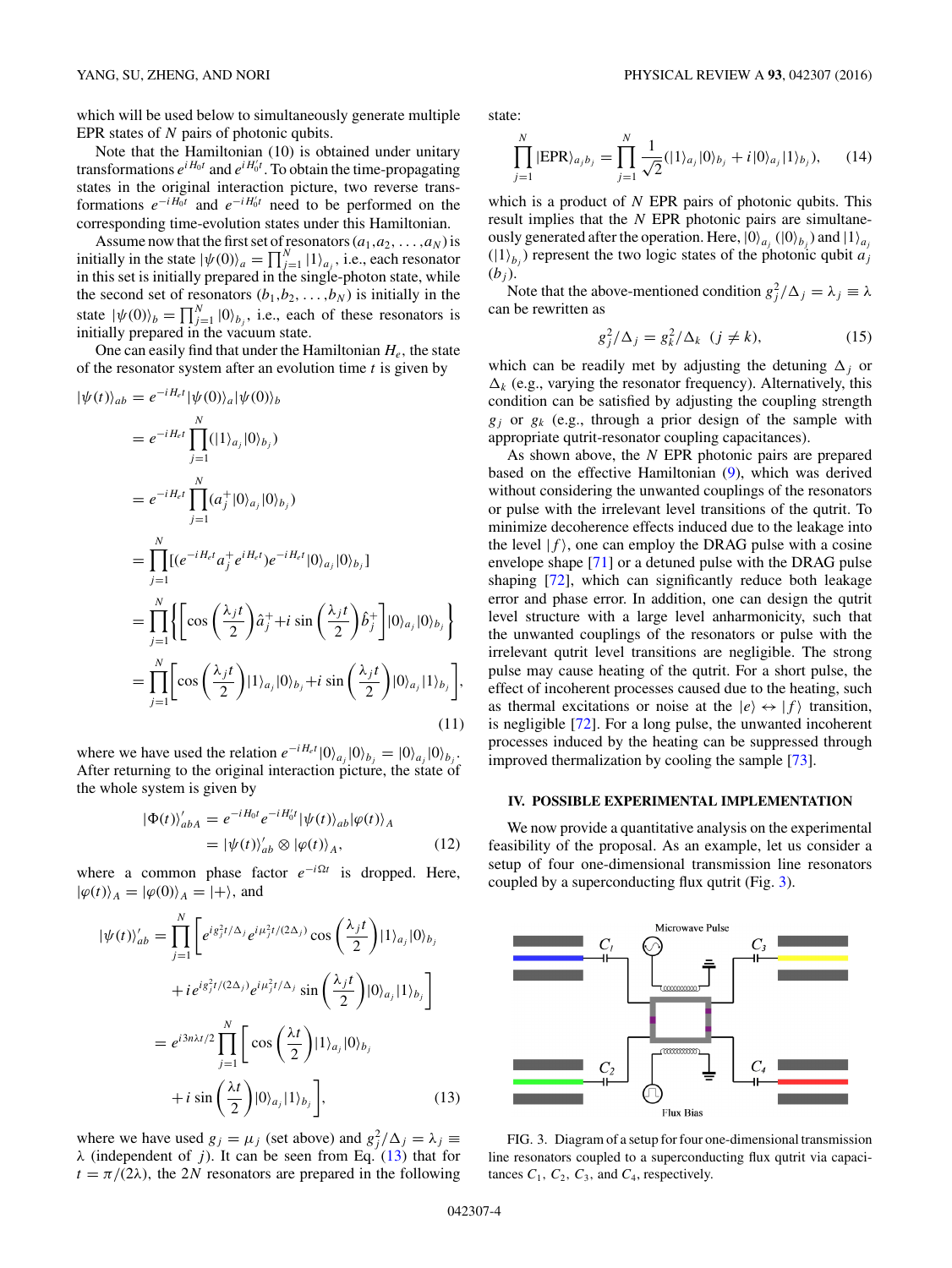With the unwanted interaction being considered, the Hamiltonian (1) is modified as  $H' = H + \delta H_1 + \delta H_2$  (with  $N = 2$ ), where  $\delta H_1$  describes the unwanted inter-resonator crosstalk while  $\delta H_2$  describes the unwanted  $|e\rangle \leftrightarrow |f\rangle$  transition induced by the pulse. The expression of  $\delta H_1$  is given by

$$
\delta H_1 = g_{a_1b_1} e^{i\Delta_{a_1b_1}t} a_1 b_1^+ + g_{a_1b_2} e^{i\Delta_{a_1b_2}t} a_1 b_2^+
$$
  
+  $g_{a_2b_1} e^{i\Delta_{a_2b_1}t} a_2 b_1^+ + g_{a_2b_2} e^{i\Delta_{a_2b_2}t} a_2 b_2^+$   
+  $g_{a_1a_2} e^{i\Delta_{a_1a_2}t} a_1 a_2^+ + g_{b_1b_2} e^{i\Delta_{b_1b_2}t} b_1 b_2^+ + \text{H.c.},$  (16)

*<sup>a</sup>*1*b*<sup>2</sup> *t*

where  $g_{a_i b_k}$  is the coupling strength between the two resonators  $a_j$  and  $b_k$  with} frequency detuning  $\Delta_{a_j b_k} = \omega_{b_k} - \omega_{a_j}$  (*j*, $k =$ 1,2);  $g_{a_1a_2}$  is the coupling strength between the two resonators *a*<sub>1</sub> and *a*<sub>2</sub> with frequency detuning  $\Delta_{a_1 a_2} = \omega_{a_2} - \omega_{a_1}$ ; and  $g_{b_1b_2}$  is the coupling strength between the two resonators  $b_1$  and *b*<sub>2</sub> with frequency detuning  $\Delta_{b_1 b_2} = \omega_{b_2} - \omega_{b_1}$ .  $\delta H_2$  is given by

$$
\delta H_2 = \Omega_{fe} e^{i\Delta t} S_{fe}^+ + \text{H.c.},\tag{17}
$$

where  $\Delta = \omega_{fe} - \omega_{eg}$ , and  $\Omega_{fe}$  is the pulse Rabi frequency associated with the  $|e\rangle \leftrightarrow |f\rangle$  transition.

It should be mentioned that the  $|g\rangle \leftrightarrow |f\rangle$  transition induced by the pulse is negligible because  $\omega_{eg} \ll \omega_{fg}$  (Fig. [2\)](#page-1-0). For simplicity, we also assume that the resonator-induced coherent transitions between any other irrelevant levels are negligibly small. This can be achieved by a prior design of the coupler with a sufficiently large anharmonicity of the level spacings (readily available for a superconducting flux device).

Taking into account the qutrit dephasing and energy relaxation as well as the resonator dissipation, the system dynamics, under the Markovian approximation, is determined by the master equation

$$
\frac{d\rho}{dt} = -i[H',\rho] + \sum_{j=1}^{2} \kappa_{a_j} \mathcal{L}[a_j] + \sum_{j=1}^{2} \kappa_{b_j} \mathcal{L}[b_j]
$$

$$
+ \gamma_{fe} \mathcal{L}[\sigma_{fe}^{-}] + \gamma_{fg} \mathcal{L}[\sigma_{fg}^{-}] + \gamma_{eg} \mathcal{L}[\sigma_{eg}^{-}]
$$

$$
+ \sum_{l=e,f} \gamma_{\varphi,l} (\sigma_{ll} \rho \sigma_{ll} - \sigma_{ll} \rho/2 - \rho \sigma_{ll}/2), \qquad (18)
$$

where  $\mathcal{L}[\Lambda] = \Lambda \rho \Lambda^+ - \Lambda^+ \Lambda \rho/2 - \rho \Lambda^+ \Lambda/2$  (with  $\Lambda =$  $a_j, b_j, \sigma_{fe}^-, \sigma_{fg}^-, \sigma_{eg}^-, \sigma_{ee}^- = |e\rangle\langle e|$ , and  $\sigma_{ff} = |f\rangle\langle f|$ . In addition,  $\kappa_{a_j}$  ( $k_{b_j}$ ) is the decay rate of resonator  $a_j$  ( $b_j$ );  $\gamma_{eg}$  is the energy relaxation rate for the level  $|e\rangle$  associated with the decay path  $|e\rangle \rightarrow |g\rangle$ ;  $\gamma_{fe}(\gamma_{fg})$  is the relaxation rate for the level  $|f\rangle$  related to the decay path  $|f\rangle \rightarrow |e\rangle$  ( $|f\rangle \rightarrow |g\rangle$ );  $\gamma_{\varphi,e}$  $(\gamma_{\varphi,f})$  is the dephasing rate of the level  $|e\rangle$  ( $|f\rangle$ ). For numerical calculations, here we use the QUTIP software [\[74,75\]](#page-8-0). QUTIP is an open-source software for simulating the dynamics of open quantum systems, which can transfer quantum objects to matrices and solve master equations numerically by using an ordinary differential equation solver.

The fidelity of the prepared two EPR states for the two pairs of photonic qubits is given by  $\mathcal{F} = \sqrt{\psi_{id}|\tilde{\rho}|\psi_{id}|}$ . Here,<br> $|\psi_{i,j}\rangle = |EPR\rangle$ ,  $\otimes |EPR\rangle$ , is for the ideal case, while  $\tilde{\rho}$  $|\psi_{\text{id}}\rangle = |EPR\rangle_{a_1b_1} \otimes |EPR\rangle_{a_2b_2}$  is for the ideal case, while  $\tilde{\rho}$ <br>is the reduced density operator of the two pairs of photonic is the reduced density operator of the two pairs of photonic qubits after tracing *ρ* over the degrees of the coupler qutrit, when the operation is performed in a realistic system (with dissipation and dephasing considered).

In a real situation, it may be a challenge to obtain homogeneous coupling strengths. Thus, we consider  $\mu_1 = 0.95g_1$  and  $\mu_2 = 0.95g_2$  in our numerical simulation. Namely, there exists a difference of 5% between the coupling strengths for each pair of resonators, which may be reasonable in experiments. Note that our numerical simulations are performed by choosing the operation time  $t = \pi/(2\lambda)$  above, which is the operation time for an ideal homogeneous coupling.

For a three-level flux qutrit, the transition frequency between two neighboring levels can be varied from 5 to 20 GHz. As an example, we consider  $\omega_{eg}/2\pi =$ 7.5 GHz and  $\omega_{fg}/2\pi = 12.5$  GHz, for which we have  $\Delta/2\pi = -2.5$  GHz. We set  $\Delta_1/2\pi = 0.75$  GHz and  $\Delta_2/2\pi = 1.5$  GHz, which yields  $\Delta_{a_1a_2}/2\pi = \Delta_{b_1b_2}/2\pi =$  $-0.75$  GHz,  $\Delta_{a_1b_1}/2\pi = \Delta_{a_2b_2}/2\pi = -7.5$  GHz,  $\Delta_{a_1b_2}/2\pi =$  $-8.25$  GHz, and  $\Delta_{a_2b_1}/2\pi = -6.75$  GHz (Fig. [2\)](#page-1-0). For simplicity, we choose  $g_{a_jb_k} = g_{a_1a_2} = g_{b_1b_2} \equiv g_{cs}$  and  $\Omega_{fe} =$ *.* Other parameters used in the numerical simulation are (i)  $\gamma_{\varphi,e}^{-1} = 2.5 \ \mu s, \ \gamma_{\varphi,f}^{-1} = 1.5 \ \mu s, \ \gamma_{eg}^{-1} = 5 \ \mu s, \ \gamma_{fe}^{-1} = 2.5$  $\mu$ s,  $\gamma_{fg}^{-1} = 3.5 \mu$ s (a conservative consideration, e.g., see Ref. [\[12\]](#page-6-0)); and (ii)  $\kappa_{a_j}^{-1} = \kappa_{b_j}^{-1} = 10 \,\mu s \, (j = 1, 2)$ .

We now numerically calculate the fidelity for the two prepared EPR-pair states. For given values of  $\Delta_1$ ,  $\Delta_2$ , and  $g_1$ , the value of  $g_2$  can be determined by Eq. [\(15\)](#page-3-0). We define  $c_1 = \Delta_1/g_1$  and  $c_2 = \Delta_2/g_2$ . Based on Eq. [\(15\)](#page-3-0), we bave  $c_1 = \frac{\Delta_1/g_1}{\Delta_2/\Delta_1c_1} = \sqrt{2c_1}$  for the  $\Delta_1$  and  $\Delta_2$  chosen above. To see how the inter-resonator crosstalk affects the operation performance, in Fig. 4 we plot the fidelity versus *c*<sub>1</sub>, by choosing  $\Omega/2\pi = 100$  MHz and considering  $g_{cs}$ 0,  $0.2g_m$ ,  $0.4g_m$ ,  $0.6g_m$ ,  $0.8g_m$ ,  $g_m$ . Here and below,  $g_m =$  $max{g_1, g_2, \mu_1, \mu_2}$ . From Fig. 4, one can see that the effect of the intercavity crosstalk coupling is very small even when  $g_{cs} = 0.4g_m$ , and a high fidelity  $> 97.86\%$  can be reached for  $c_1 = 11$  (corresponding to  $c_2 = 11\sqrt{2}$ ). In this case, the estimated operation time is  $\sim$  40 ns. In the following analysis, we choose  $g_{cs} = 0.4g_m$ . Note that according to the discussion in [\[44\]](#page-7-0), a smaller crosstalk  $g_{cs} \leqslant 0.01 g_m$  can be achieved with the typical capacitive cavity-qutrit coupling illustrated in Fig. [1.](#page-1-0)



FIG. 4. Fidelity versus the normalized detuning  $c_1 = \Delta_1/g_1$ . Here and in Fig. [5,](#page-5-0) there is a relation  $c_2 = \Delta_2/g_2 = \sqrt{2}c_1$  for the  $\Delta_1$  and  $\Delta_2$  used in the numerical simulations.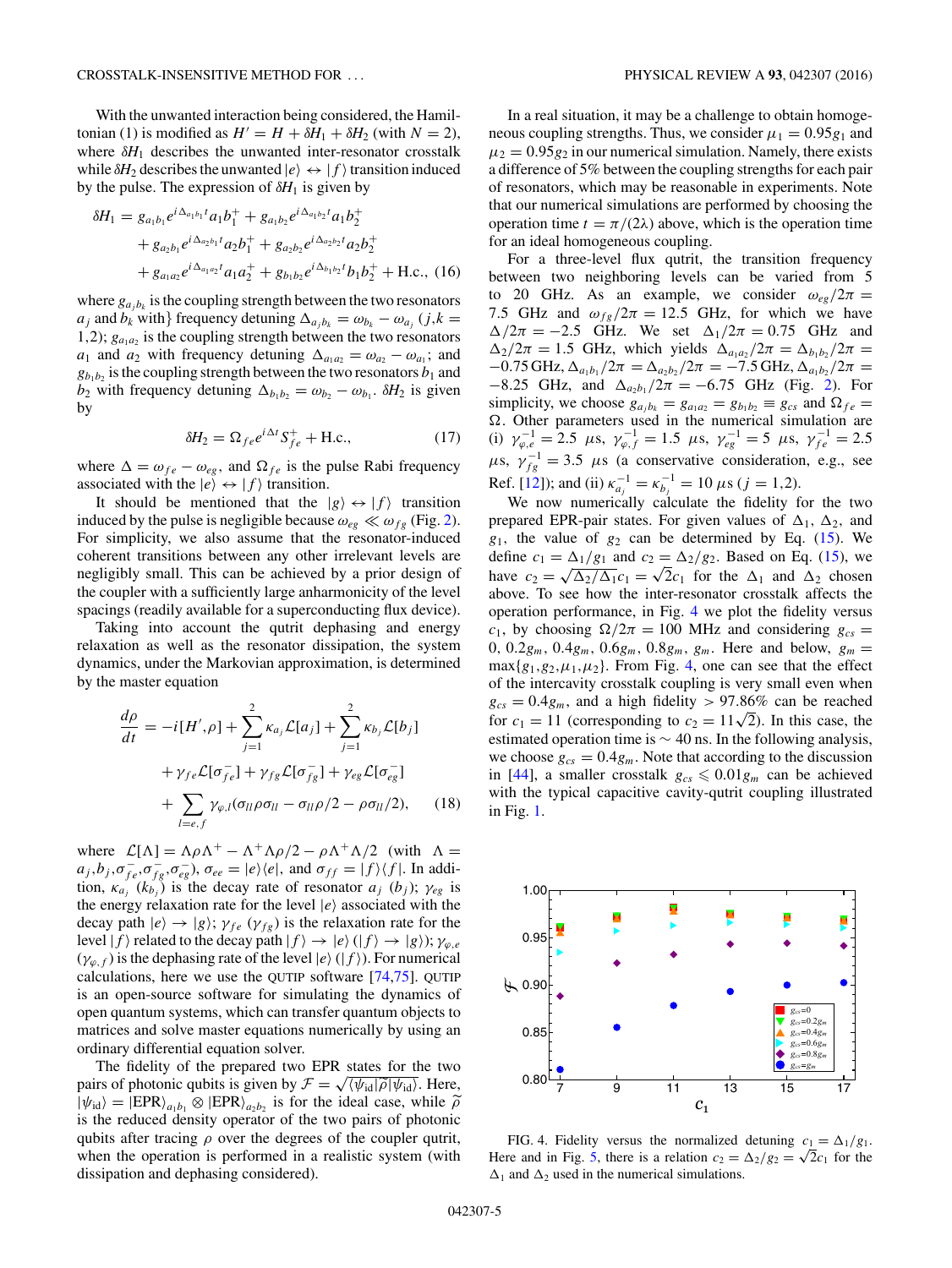<span id="page-5-0"></span>

FIG. 5. Fidelity versus  $c_1$  and  $\Omega$ . The figure was plotted for  $g_{cs}$  = 0.4 $g_m$ . Here,  $c_1 = \Delta_1/g_1$  is the normalized detuning and  $\Omega$  is the Rabi frequency.

We now consider the dependence of the operation performance on the value of the Rabi frequency  $\Omega$  of the pulse. Figure 5 shows the fidelity versus  $c_1$  and  $\Omega$ . From Fig. 5, one can see that the operation performance strongly depends on the pulse Rabi frequency  $\Omega$ . On the other hand, Fig. 5 shows that for  $c_1 \in [7, 17]$  ( $c_2 \in [7\sqrt{2}, 17\sqrt{2}]$ ), a high fidelity  $\mathcal{F} \geq$ 92.4% can be reached for a wide range of  $\Omega$ :  $\Omega/2\pi \in [50,200]$ MHz. Note that a pulse Rabi frequency  $\Omega/2\pi \sim 300$  MHz or higher was reported in experiments [\[76,77\]](#page-8-0). In Fig. 5, the optimal point is  $c_1 = 10.2$  ( $c_2 = 10.2\sqrt{2}$ ) and  $\Omega/2\pi = 110$ MHz, for which the maximum fidelity of the joint state of the two prepared EPR pairs is  $\mathcal{F}_{\text{max}} = 98.42\%$ , corresponding to the fidelities  $\mathcal{F}_{a_1b_1} = 99.05\%$  and  $\mathcal{F}_{a_2b_2} = 99.07\%$  for the qubit pairs  $(a_1, b_1)$  and  $(a_2, b_2)$ , respectively.

For  $c_1 \in [7, 17]$  and  $c_2 \in [7\sqrt{2}, 17\sqrt{2}]$ , we have  $g_1/2\pi \in$  $[107, 44]$  MHz,  $g_2/2\pi \in [151, 62]$  MHz,  $\mu_1/2\pi \in [102, 42]$ MHz, and  $\mu_2/2\pi \in [143, 59]$  MHz. The coupling strengths of these values are readily achievable in experiments because a coupling strength ∼ 636 MHz has been reported for a superconducting flux device coupled to a one-dimensional transmission line resonator  $[27]$ . For the transition frequencies of the qutrit and the detunings given above, we have  $\omega_{a_1}/(2\pi) \sim$ 11.75 GHz,  $ω_{a_2}/(2π)$  ∼ 11 GHz,  $ω_{b_1}/(2π)$  ∼ 4.25 GHz, and  $\omega_{b_2}$ /(2*π*) ∼ 3.5 GHz. Thus, for the values of  $\kappa_{a_j}^{-1}$  and  $\kappa_{b_j}^{-1}$  used in the numerical simulation, the required quality factors for the four resonators are  $Q_{a_1} \sim 7.4 \times 10^5$ ,  $Q_{a_2} \sim 6.8 \times 10^5$ ,  $Q_{b_1} \sim$ 

 $2.7 \times 10^5$ , and  $Q_{b_2} \sim 2.2 \times 10^5$ , available in experiments [\[21–23\]](#page-6-0). The analysis here demonstrates that the high-fidelity generation of two EPR pairs of photonic qubits distributed in the four resonators is feasible within present-day circuit QED techniques.

The prepared EPR pairs of photonic qubits can be read out by employing the conventional approach [\[78\]](#page-8-0), i.e., mapping the states of the photonic qubits to superconducting qubits, whose states can be detected fast and accurately [\[79\]](#page-8-0). One can also use an alternative method introduced in [\[69\]](#page-8-0) to measure the photonic qubits with a relatively fast speed and minimal action of decoherence.

#### **V. CONCLUSION**

We have presented an efficient method for simultaneously coupling multiple pairs of resonators by using a qutrit as a coupler. This proposal significantly reduces the effects of unwanted inter-resonator crosstalks which are inherent in a circuit consisting of two or more resonators. We showed that, under frequency-matching conditions, the dynamics of the resonators is described by an effective Hamiltonian, which can be used for one-step generation of multiple EPR pairs of photonic qubits. Further, our numerical simulation demonstrated that the obtained EPR states can have high fidelities using present-day circuit QED technology. Finally, we note that this effective Hamiltonian has other applications. For instance, it can be directly applied to implement various quantum operations, such as the simultaneous transfer or exchange of multiphoton quantum states between spatially separated resonators or cavities.

#### **ACKNOWLEDGMENTS**

This work was partly supported by the RIKEN iTHES Project, the MURI Center for Dynamic Magneto-Optics via the AFOSR Award No. FA9550-14-1-0040, and a Grant-in-Aid for Scientific Research (A). It was also partially supported by the Major State Basic Research Development Program of China under Grant No. 2012CB921601, the National Natural Science Foundation of China under Grants No. 11504075, No. 11074062 and No. 11374083, the Zhejiang Natural Science Foundation of China under Grant No. LZ13A040002, the funds of Hangzhou Normal University under Grants No. HSQK0081 and No. PD13002004, and the funds of Hangzhou City for supporting the Hangzhou-City Quantum Information and Quantum Optics Innovation Research Team.

- [1] J. Clarke and F. K. Wilhelm, Superconducting quantum bits, [Nature \(London\)](http://dx.doi.org/10.1038/nature07128) **[453](http://dx.doi.org/10.1038/nature07128)**, [1031](http://dx.doi.org/10.1038/nature07128) [\(2008\)](http://dx.doi.org/10.1038/nature07128).
- [2] J. Q. You and F. Nori, Atomic physics and quantum optics using superconducting circuits, [Nature \(London\)](http://dx.doi.org/10.1038/nature10122) **[474](http://dx.doi.org/10.1038/nature10122)**, [589](http://dx.doi.org/10.1038/nature10122) [\(2011\)](http://dx.doi.org/10.1038/nature10122).
- [3] I. Buluta, S. Ashhab, and F. Nori, Natural and artificial atoms for quantum computation, [Rep. Prog. Phys.](http://dx.doi.org/10.1088/0034-4885/74/10/104401) **[74](http://dx.doi.org/10.1088/0034-4885/74/10/104401)**, [104401](http://dx.doi.org/10.1088/0034-4885/74/10/104401) [\(2011\)](http://dx.doi.org/10.1088/0034-4885/74/10/104401).
- [4] Z. L. Xiang, S. Ashhab, J. Q. You, and F. Nori, Hybrid quantum circuits: Superconducting circuits interacting with other quantum systems, [Rev. Mod. Phys.](http://dx.doi.org/10.1103/RevModPhys.85.623) **[85](http://dx.doi.org/10.1103/RevModPhys.85.623)**, [623](http://dx.doi.org/10.1103/RevModPhys.85.623) [\(2013\)](http://dx.doi.org/10.1103/RevModPhys.85.623).
- [5] J. Bylander, S. Gustavsson, F. Yan, F. Yoshihara, K. Harrabi, G. Fitch, D. G. Cory, Y. Nakamura, J. S. Tsai, and W. D. Oliver, Noise spectroscopy through dynamical decoupling with a superconducting flux qubit, [Nat. Phys.](http://dx.doi.org/10.1038/nphys1994) **[7](http://dx.doi.org/10.1038/nphys1994)**, [565](http://dx.doi.org/10.1038/nphys1994) [\(2011\)](http://dx.doi.org/10.1038/nphys1994).
- [6] H. Paik, D. I. Schuster, L. S. Bishop, G. Kirchmair, G. Catelani, A. P. Sears, B. R. Johnson, M. J. Reagor, L. Frunzio, L. I. Glazman, S. M. Girvin, M. H. Devoret, and R. J. Schoelkopf, Observation of High Coherence in Josephson Junction Qubits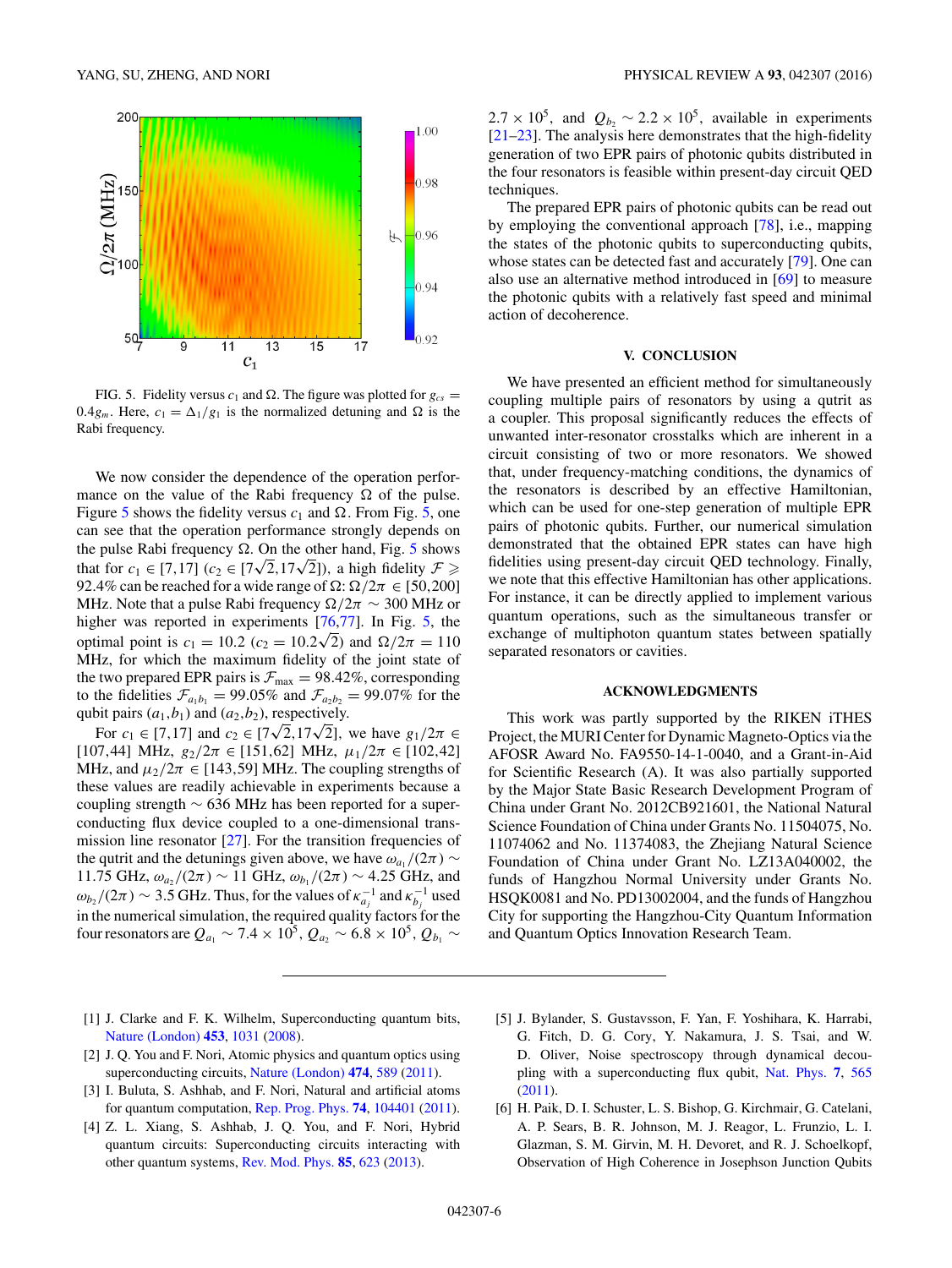<span id="page-6-0"></span>Measured in a Three-Dimensional Circuit QED Architecture, [Phys. Rev. Lett.](http://dx.doi.org/10.1103/PhysRevLett.107.240501) **[107](http://dx.doi.org/10.1103/PhysRevLett.107.240501)**, [240501](http://dx.doi.org/10.1103/PhysRevLett.107.240501) [\(2011\)](http://dx.doi.org/10.1103/PhysRevLett.107.240501).

- [7] J. B. Chang, M. R. Vissers, A. D. Córcoles, M. Sandberg, J. Gao, D. W. Abraham, J. M. Chow, J. M. Gambetta, M. B. Rothwell, G. A. Keefe, M. Steffen, and D. P. Pappas, Improved Superconducting Qubit Coherence Using Titanium Nitride, [Appl. Phys. Lett.](http://dx.doi.org/10.1063/1.4813269) **[103](http://dx.doi.org/10.1063/1.4813269)**, [012602](http://dx.doi.org/10.1063/1.4813269) [\(2013\)](http://dx.doi.org/10.1063/1.4813269).
- [8] J. M. Chow, J. M. Gambetta, A. D. Córcoles, S. T. Merkel, J. A. Smolin, C. Rigetti, S. Poletto, G. A. Keefe, M. B. Rothwell, J. R. Rozen, M. B. Ketchen, and M. Steffen, Universal Quantum Gate Set Approaching Fault-Tolerant Thresholds with Superconducting Qubits, [Phys. Rev. Lett.](http://dx.doi.org/10.1103/PhysRevLett.109.060501) **[109](http://dx.doi.org/10.1103/PhysRevLett.109.060501)**, [060501](http://dx.doi.org/10.1103/PhysRevLett.109.060501) [\(2012\)](http://dx.doi.org/10.1103/PhysRevLett.109.060501).
- [9] R. Barends, J. Kelly, A. Megrant, D. Sank, E. Jeffrey, Y. Chen, Y. Yin, B. Chiaro, J. Y. Mutus, C. Neill, P. J. J. O'Malley, P. Roushan, J. Wenner, T. C. White, A. N. Cleland, and J. M. Martinis, Coherent Josephson Qubit Suitable for Scalable Quantum Integrated Circuits, [Phys. Rev. Lett.](http://dx.doi.org/10.1103/PhysRevLett.111.080502) **[111](http://dx.doi.org/10.1103/PhysRevLett.111.080502)**, [080502](http://dx.doi.org/10.1103/PhysRevLett.111.080502) [\(2013\)](http://dx.doi.org/10.1103/PhysRevLett.111.080502).
- [10] J. M. Chow, J. M. Gambetta, E. Magesan, D. W. Abraham, A. W. Cross, B. R. Johnson, N. A. Masluk, C. A. Ryan, J. A. Smolin, S. J. Srinivasan, and M. Steffen, Implementing a strand of a scalable fault-tolerant quantum computing fabric, [Nat. Commun.](http://dx.doi.org/10.1038/ncomms5015) **[5](http://dx.doi.org/10.1038/ncomms5015)**, [4015](http://dx.doi.org/10.1038/ncomms5015) [\(2014\)](http://dx.doi.org/10.1038/ncomms5015).
- [11] Y. Chen, C. Neill, P. Roushan, N. Leung, M. Fang, R. Barends, J. Kelly, B. Campbell, Z. Chen, B. Chiaro, A. Dunsworth, E. Jeffrey, A. Megrant, J. Y. Mutus, P. J. J. O'Malley, C. M. Quintana, D. Sank, A. Vainsencher, J. Wenner, T. C. White, M. R. Geller, A. N. Cleland, and J. M. Martinis, Qubit Architecture [with High Coherence and Fast Tunable Coupling,](http://dx.doi.org/10.1103/PhysRevLett.113.220502) Phys. Rev. Lett. **[113](http://dx.doi.org/10.1103/PhysRevLett.113.220502)**, [220502](http://dx.doi.org/10.1103/PhysRevLett.113.220502) [\(2014\)](http://dx.doi.org/10.1103/PhysRevLett.113.220502).
- [12] M. Stern, G. Catelani, Y. Kubo, C. Grezes, A. Bienfait, D. Vion, D. Esteve, and P. Bertet, Flux Qubits with Long Coherence Times for Hybrid Quantum Circuits, [Phys. Rev. Lett.](http://dx.doi.org/10.1103/PhysRevLett.113.123601) **[113](http://dx.doi.org/10.1103/PhysRevLett.113.123601)**, [123601](http://dx.doi.org/10.1103/PhysRevLett.113.123601) [\(2014\)](http://dx.doi.org/10.1103/PhysRevLett.113.123601).
- [13] M. J. Peterer, S. J. Bader, X. Jin, F. Yan, A. Kamal, T. J. Gudmundsen, P. J. Leek, T. P. Orlando, W. D. Oliver, and S. Gustavsson, Coherence and Decay of Higher Energy Levels of a Superconducting Transmon Qubit, [Phys. Rev. Lett.](http://dx.doi.org/10.1103/PhysRevLett.114.010501) **[114](http://dx.doi.org/10.1103/PhysRevLett.114.010501)**, [010501](http://dx.doi.org/10.1103/PhysRevLett.114.010501) [\(2015\)](http://dx.doi.org/10.1103/PhysRevLett.114.010501).
- [14] F. Yan, S. Gustavsson, A. Kamal, J. Birenbaum, A. P. Sears, D. Hover, T. J. Gudmundsen, J. L. Yoder, T. P. Orlando, J. Clarke, A. J. Kerman, and W. D. Oliver, The Flux qubit revisited, [arXiv:1508.06299.](http://arxiv.org/abs/arXiv:1508.06299)
- [15] C. P. Yang, S. I. Chu, and S. Han, Possible realization of entanglement, logical gates, and quantum-information transfer with superconducting-quantum-interference-device qubits in cavity QED, [Phys. Rev. A](http://dx.doi.org/10.1103/PhysRevA.67.042311) **[67](http://dx.doi.org/10.1103/PhysRevA.67.042311)**, [042311](http://dx.doi.org/10.1103/PhysRevA.67.042311) [\(2003\)](http://dx.doi.org/10.1103/PhysRevA.67.042311).
- [16] J. Q. You and F. Nori, Quantum information processing with superconducting qubits in a microwave field, [Phys. Rev. B](http://dx.doi.org/10.1103/PhysRevB.68.064509) **[68](http://dx.doi.org/10.1103/PhysRevB.68.064509)**, [064509](http://dx.doi.org/10.1103/PhysRevB.68.064509) [\(2003\)](http://dx.doi.org/10.1103/PhysRevB.68.064509).
- [17] A. Blais, R. S. Huang, A. Wallraff, S. M. Girvin, and R. J. Schoelkopf, Cavity quantum electrodynamics for superconducting electrical circuits: An architecture for quantum computation, [Phys. Rev. A](http://dx.doi.org/10.1103/PhysRevA.69.062320) **[69](http://dx.doi.org/10.1103/PhysRevA.69.062320)**, [062320](http://dx.doi.org/10.1103/PhysRevA.69.062320) [\(2004\)](http://dx.doi.org/10.1103/PhysRevA.69.062320).
- [18] A. Wallraff, D. I. Schuster, A. Blais, L. Frunzio, R. S. Huang, J. Majer, S. Kumar, S. M. Girvin, and R. J. Schoelkopf, Strong coupling of a single photon to a superconducting qubit using circuit quantum electrodynamics, [Nature \(London\)](http://dx.doi.org/10.1038/nature02851) **[431](http://dx.doi.org/10.1038/nature02851)**, [162](http://dx.doi.org/10.1038/nature02851) [\(2004\)](http://dx.doi.org/10.1038/nature02851).
- [19] M. Hofheinz, H. Wang, M. Ansmann, R. C. Bialczak, E. Lucero, M. Neeley, A. D. O'Connell, D. Sank, J. Wenner, J. M. Martinis, and A. N. Cleland, Synthesizing arbitrary quantum states in a superconducting resonator, [Nature \(London\)](http://dx.doi.org/10.1038/nature08005) **[459](http://dx.doi.org/10.1038/nature08005)**, [546](http://dx.doi.org/10.1038/nature08005) [\(2009\)](http://dx.doi.org/10.1038/nature08005).
- [20] H. Wang, M. Hofheinz, J. Wenner, M. Ansmann, R. C. Bialczak, M. Lenander, E. Lucero, M. Neeley, A. D. O'Connell, D. Sank, M. Weides, A. N. Cleland, and J. M. Martinis, Improving the Coherence Time of Superconducting Coplanar Resonators, [Appl. Phys. Lett.](http://dx.doi.org/10.1063/1.3273372) **[95](http://dx.doi.org/10.1063/1.3273372)**, [233508](http://dx.doi.org/10.1063/1.3273372) [\(2009\)](http://dx.doi.org/10.1063/1.3273372).
- [21] W. Chen, D. A. Bennett, V. Patel, and J. E. Lukens, Substrate and process dependent losses in superconducting thin film resonators, [Supercond. Sci. Technol.](http://dx.doi.org/10.1088/0953-2048/21/7/075013) **[21](http://dx.doi.org/10.1088/0953-2048/21/7/075013)**, [075013](http://dx.doi.org/10.1088/0953-2048/21/7/075013) [\(2008\)](http://dx.doi.org/10.1088/0953-2048/21/7/075013).
- [22] P. J. Leek, M. Baur, J. M. Fink, R. Bianchetti, L. Steffen, S. Filipp, and A. Wallraff, Cavity Quantum Electrodynamics with [Separate Photon Storage and Qubit Readout Modes,](http://dx.doi.org/10.1103/PhysRevLett.104.100504) Phys. Rev. Lett. **[104](http://dx.doi.org/10.1103/PhysRevLett.104.100504)**, [100504](http://dx.doi.org/10.1103/PhysRevLett.104.100504) [\(2010\)](http://dx.doi.org/10.1103/PhysRevLett.104.100504).
- [23] A. Megrant, C. Neill, R. Barends, B. Chiaro, Y. Chen, L. Feigl, J. Kelly, E. Lucero, M. Mariantoni, P. J. J. O'Malley, D. Sank, A. Vainsencher, J. Wenner, T. C. White, Y. Yin, J. Zhao, C. J. Palmstrøm, J. M. Martinis, and A. N. Cleland, Planar Superconducting Resonators with Internal Quality Factors above One Million, [Appl. Phys. Lett.](http://dx.doi.org/10.1063/1.3693409) **[100](http://dx.doi.org/10.1063/1.3693409)**, [113510](http://dx.doi.org/10.1063/1.3693409) [\(2012\)](http://dx.doi.org/10.1063/1.3693409).
- [24] M. Reagor, W. Pfaff, C. Axline, R. W. Heeres, N. Ofek, K. Sliwa, E. Holland, C. Wang, J. Blumoff, K. Chou, M. J. Hatridge, L. Frunzio, M. H. Devoret, L. Jiang, and R. J. Schoelkopf, A quantum memory with near-millisecond coherence in circuit QED, [arXiv:1508.05882.](http://arxiv.org/abs/arXiv:1508.05882)
- [25] I. Chiorescu, P. Bertet, K. Semba, Y. Nakamura, C. J. P. M. Harmans, and J. E. Mooij, Coherent dynamics of a flux qubit coupled to a harmonic oscillator, [Nature \(London\)](http://dx.doi.org/10.1038/nature02831) **[431](http://dx.doi.org/10.1038/nature02831)**, [159](http://dx.doi.org/10.1038/nature02831) [\(2004\)](http://dx.doi.org/10.1038/nature02831).
- [26] P. Forn-Díaz, J. Lisenfeld, D. Marcos, J. J. Garcí a-Ripoll, E. Solano, C. J. P. M. Harmans, and J. E. Mooij, Observation of the Bloch-Siegert Shift in a Qubit-Oscillator System in the Ultrastrong Coupling Regime, [Phys. Rev. Lett.](http://dx.doi.org/10.1103/PhysRevLett.105.237001) **[105](http://dx.doi.org/10.1103/PhysRevLett.105.237001)**, [237001](http://dx.doi.org/10.1103/PhysRevLett.105.237001) [\(2010\)](http://dx.doi.org/10.1103/PhysRevLett.105.237001).
- [27] T. Niemczyk, F. Deppe, H. Huebl, E. P. Menzel, F. Hocke, M. J. Schwarz, J. J. Garcia-Ripoll, D. Zueco, T. Hümmer, E. Solano, A. Marx, and R. Gross, Circuit Quantum Electrodynamics in the Ultrastrong-Coupling Regime, [Nat. Phys.](http://dx.doi.org/10.1038/nphys1730) **[6](http://dx.doi.org/10.1038/nphys1730)**, [772](http://dx.doi.org/10.1038/nphys1730) [\(2010\)](http://dx.doi.org/10.1038/nphys1730).
- [28] R. Stassi, S. Savasta, L. Garziano, B. Spagnolo, and F. Nori, Output field-quadrature measurements and qqueezing in ultrastrong cavity-QED, [arXiv:1509.09064.](http://arxiv.org/abs/arXiv:1509.09064)
- [29] L. Garziano, R. Stassi, V. Macrì, A. F. Kockum, S. Savasta, and F. Nori, Multiphoton quantum Rabi oscillations in ultrastrong cavity QED, [Phys. Rev. A](http://dx.doi.org/10.1103/PhysRevA.92.063830) **[92](http://dx.doi.org/10.1103/PhysRevA.92.063830)**, [063830](http://dx.doi.org/10.1103/PhysRevA.92.063830) [\(2015\)](http://dx.doi.org/10.1103/PhysRevA.92.063830).
- [30] F. Marquardt and C. Bruder, Superposition of two mesoscopically distinct quantum states: Coupling a Cooper-pair box to a large superconducting island, [Phys. Rev. B](http://dx.doi.org/10.1103/PhysRevB.63.054514) **[63](http://dx.doi.org/10.1103/PhysRevB.63.054514)**, [054514](http://dx.doi.org/10.1103/PhysRevB.63.054514) [\(2001\)](http://dx.doi.org/10.1103/PhysRevB.63.054514).
- [31] Y. X. Liu, L. F. Wei, and F. Nori, Generation of nonclassical photon states using a superconducting qubit in a microcavity, [Europhys. Lett.](http://dx.doi.org/10.1209/epl/i2004-10144-3) **[67](http://dx.doi.org/10.1209/epl/i2004-10144-3)**, [941](http://dx.doi.org/10.1209/epl/i2004-10144-3) [\(2004\)](http://dx.doi.org/10.1209/epl/i2004-10144-3).
- [32] Y. X. Liu, L. F. Wei, and F. Nori, Preparation of macroscopic quantum superposition states of a cavity field via coupling to a superconducting charge qubit, [Phys. Rev. A](http://dx.doi.org/10.1103/PhysRevA.71.063820) **[71](http://dx.doi.org/10.1103/PhysRevA.71.063820)**, [063820](http://dx.doi.org/10.1103/PhysRevA.71.063820) [\(2005\)](http://dx.doi.org/10.1103/PhysRevA.71.063820).
- [33] M. Mariantoni, M. J. Storcz, F. K. Wilhelm, W. D. Oliver, A. Emmert, A. Marx, R. Gross, H. Christ, and E. Solano, On-chip microwave Fock states and quantum homodyne measurements, [arXiv:cond-mat/0509737.](http://arxiv.org/abs/arXiv:cond-mat/0509737)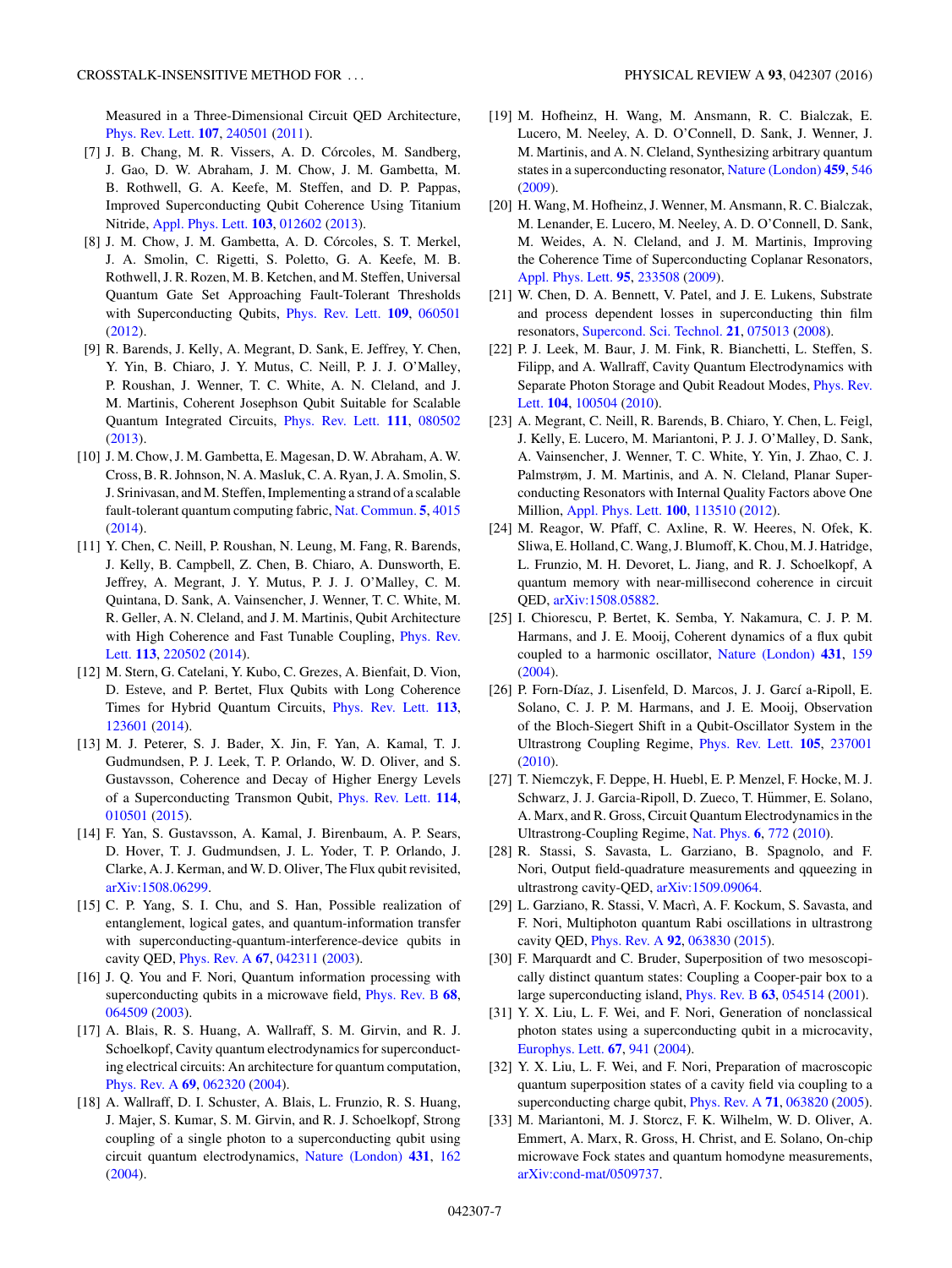- <span id="page-7-0"></span>[34] F. Marquardt, Efficient on-chip source of microwave photon pairs in superconducting circuit QED, [Phys. Rev. B](http://dx.doi.org/10.1103/PhysRevB.76.205416) **[76](http://dx.doi.org/10.1103/PhysRevB.76.205416)**, [205416](http://dx.doi.org/10.1103/PhysRevB.76.205416) [\(2007\)](http://dx.doi.org/10.1103/PhysRevB.76.205416).
- [35] Y. J. Zhao, Y. L. Liu, Y. X. Liu, and F. Nori, Generating nonclassical photon states via longitudinal couplings between superconducting qubits and microwave fields, [Phys. Rev. A](http://dx.doi.org/10.1103/PhysRevA.91.053820) **[91](http://dx.doi.org/10.1103/PhysRevA.91.053820)**, [053820](http://dx.doi.org/10.1103/PhysRevA.91.053820) [\(2015\)](http://dx.doi.org/10.1103/PhysRevA.91.053820).
- [36] M. Hofheinz, E. M. Weig, M. Ansmann, R. C. Bialczak, E. Lucero, M. Neeley, A. D. O'Connell, H. Wang, J. M. Martinis, and A. N. Cleland, Generation of Fock states in a superconducting quantum circuit, [Nature \(London\)](http://dx.doi.org/10.1038/nature07136) **[454](http://dx.doi.org/10.1038/nature07136)**, [310](http://dx.doi.org/10.1038/nature07136) [\(2008\)](http://dx.doi.org/10.1038/nature07136).
- [37] H. Wang, M. Hofheinz, M. Ansmann, R. C. Bialczak, E. Lucero, M. Neeley, A. D. O'Connell, D. Sank, J. Wenner, A. N. Cleland, and J. M. Martinis, Measurement of the Decay of Fock States in a Superconducting Quantum Circuit, [Phys. Rev. Lett.](http://dx.doi.org/10.1103/PhysRevLett.101.240401) **[101](http://dx.doi.org/10.1103/PhysRevLett.101.240401)**, [240401](http://dx.doi.org/10.1103/PhysRevLett.101.240401) [\(2008\)](http://dx.doi.org/10.1103/PhysRevLett.101.240401).
- [38] F. W. Strauch, D. Onyango, K. Jacobs, and R. W. Simmonds, Entangled State Synthesis for Superconducting Resonators, [Phys. Rev. A](http://dx.doi.org/10.1103/PhysRevA.85.022335) **[85](http://dx.doi.org/10.1103/PhysRevA.85.022335)**, [022335](http://dx.doi.org/10.1103/PhysRevA.85.022335) [\(2012\)](http://dx.doi.org/10.1103/PhysRevA.85.022335).
- [39] R. Sharma and F. W. Strauch, Quantum State Synthesis of Superconducting Resonators, [Phys. Rev. A](http://dx.doi.org/10.1103/PhysRevA.93.012342) **[93](http://dx.doi.org/10.1103/PhysRevA.93.012342)**, [012342](http://dx.doi.org/10.1103/PhysRevA.93.012342) [\(2016\)](http://dx.doi.org/10.1103/PhysRevA.93.012342).
- [40] M. Mariantoni, F. Deppe, A. Marx, R. Gross, F. K. Wilhelm, and E. Solano, Two-resonator circuit quantum electrodynamics: A superconducting quantum switch, [Phys. Rev. B](http://dx.doi.org/10.1103/PhysRevB.78.104508) **[78](http://dx.doi.org/10.1103/PhysRevB.78.104508)**, [104508](http://dx.doi.org/10.1103/PhysRevB.78.104508) [\(2008\)](http://dx.doi.org/10.1103/PhysRevB.78.104508).
- [41] F. W. Strauch, K. Jacobs, and R. W. Simmonds, Arbitrary Control of Entanglement between Two Superconducting Resonators, [Phys. Rev. Lett.](http://dx.doi.org/10.1103/PhysRevLett.105.050501) **[105](http://dx.doi.org/10.1103/PhysRevLett.105.050501)**, [050501](http://dx.doi.org/10.1103/PhysRevLett.105.050501) [\(2010\)](http://dx.doi.org/10.1103/PhysRevLett.105.050501).
- [42] S. T. Merkel and F. K. Wilhelm, Generation and detection of NOON states in superconducting circuits, [New J. Phys.](http://dx.doi.org/10.1088/1367-2630/12/9/093036) **[12](http://dx.doi.org/10.1088/1367-2630/12/9/093036)**, [093036](http://dx.doi.org/10.1088/1367-2630/12/9/093036) [\(2010\)](http://dx.doi.org/10.1088/1367-2630/12/9/093036).
- [43] Q. P. Su, C. P. Yang, and S. B. Zheng, Fast universal quantum gates on microwave photons with all-resonance operations in circuit QED, [Sci. Rep.](http://dx.doi.org/10.1038/srep03898) **[4](http://dx.doi.org/10.1038/srep03898)**, [3898](http://dx.doi.org/10.1038/srep03898) [\(2014\)](http://dx.doi.org/10.1038/srep03898); S. J. Xiong, Z. Sun, J. M. Liu, T. Liu, and C. P. Yang, Efficient scheme for generation of photonic NOON states in circuit QED, [Opt. Lett.](http://dx.doi.org/10.1364/OL.40.002221) **[40](http://dx.doi.org/10.1364/OL.40.002221)**, [2221](http://dx.doi.org/10.1364/OL.40.002221) [\(2015\)](http://dx.doi.org/10.1364/OL.40.002221).
- [44] C. P. Yang, Q. P. Su, and S. Han, Generation of Greenberger-Horne-Zeilinger entangled states of photons in multiple cavities via a superconducting qutrit or an atom through resonant interaction, [Phys. Rev. A](http://dx.doi.org/10.1103/PhysRevA.86.022329) **[86](http://dx.doi.org/10.1103/PhysRevA.86.022329)**, [022329](http://dx.doi.org/10.1103/PhysRevA.86.022329) [\(2012\)](http://dx.doi.org/10.1103/PhysRevA.86.022329).
- [45] C. P. Yang, Q. P. Su, S. B. Zheng, and S. Han, Generating entanglement between microwave photons and qubits in [multiple cavities coupled by a superconducting qutrit,](http://dx.doi.org/10.1103/PhysRevA.87.022320) Phys. Rev. A **[87](http://dx.doi.org/10.1103/PhysRevA.87.022320)**, [022320](http://dx.doi.org/10.1103/PhysRevA.87.022320) [\(2013\)](http://dx.doi.org/10.1103/PhysRevA.87.022320); M. Hua, M. J. Tao, and F. G. Deng, One-step implementation of entanglement generation on microwave photons in distant 1D superconducting resonators, [arXiv:1508.00061.](http://arxiv.org/abs/arXiv:1508.00061)
- [46] Y. J. Zhao, C. Q. Wang, X. Zhu, and Y. X. Liu, Engineering entangled microwave photon states via multiphoton transitions between two cavities and a superconducting qubit, [arXiv:1506.06363.](http://arxiv.org/abs/arXiv:1506.06363)
- [47] M. Hua, M. J. Tao, and F. G. Deng, Universal quantum gates on microwave photons assisted by circuit quantum electrodynamics, [Phys. Rev. A](http://dx.doi.org/10.1103/PhysRevA.90.012328) **[90](http://dx.doi.org/10.1103/PhysRevA.90.012328)**, [012328](http://dx.doi.org/10.1103/PhysRevA.90.012328) [\(2014\)](http://dx.doi.org/10.1103/PhysRevA.90.012328).
- [48] M. Hua, M. J. Tao, and F. G. Deng, Fast universal quantum gates on microwave photons with all-resonance operations in circuit QED, [Sci. Rep.](http://dx.doi.org/10.1038/srep09274) **[5](http://dx.doi.org/10.1038/srep09274)**, [9274](http://dx.doi.org/10.1038/srep09274) [\(2015\)](http://dx.doi.org/10.1038/srep09274).
- [49] H. Wang, M. Mariantoni, R. C. Bialczak, M. Lenander, E. Lucero, M. Neeley, A. D. O'Connell, D. Sank, M. Weides, J. Wenner, T. Yamamoto, Y. Yin, J. Zhao, J. M. Martinis, and A. N. Cleland, Deterministic Entanglement of Photons in Two Superconducting Microwave Resonators, [Phys. Rev. Lett.](http://dx.doi.org/10.1103/PhysRevLett.106.060401) **[106](http://dx.doi.org/10.1103/PhysRevLett.106.060401)**, [060401](http://dx.doi.org/10.1103/PhysRevLett.106.060401) [\(2011\)](http://dx.doi.org/10.1103/PhysRevLett.106.060401).
- [50] M. Mariantoni, H. Wang, R. C. Bialczak, M. Lenander, E. Lucero, M. Neeley, A. D. O'Connell, D. Sank, M. Weides, J. Wenner, T. Yamamoto, Y. Yin, J. Zhao, J. M. Martinis, and A. N. Cleland, Photon shell game in three-resonator circuit quantum electrodynamics, [Nat. Phys.](http://dx.doi.org/10.1038/nphys1885) **[7](http://dx.doi.org/10.1038/nphys1885)**, [287](http://dx.doi.org/10.1038/nphys1885) [\(2011\)](http://dx.doi.org/10.1038/nphys1885).
- [51] A. Einstein, B. Podolsky, and N. Rosen, Can quantummechanical description of Finite precision nullifies the K-S theorem David A. Meyer physical reality be considered complete, [Phys. Rev.](http://dx.doi.org/10.1103/PhysRev.47.777) **[47](http://dx.doi.org/10.1103/PhysRev.47.777)**, [777](http://dx.doi.org/10.1103/PhysRev.47.777) [\(1935\)](http://dx.doi.org/10.1103/PhysRev.47.777).
- [52] A. Bramon and M. Nowakowski, Bell Inequalities for Entangled Pairs of Neutral Kaons, [Phys. Rev. Lett.](http://dx.doi.org/10.1103/PhysRevLett.83.1) **[83](http://dx.doi.org/10.1103/PhysRevLett.83.1)**, [1](http://dx.doi.org/10.1103/PhysRevLett.83.1) [\(1999\)](http://dx.doi.org/10.1103/PhysRevLett.83.1).
- [53] E. Solano, R. L. de Matos Filho, and N. Zagury, Deterministic Bell states and measurement of the motional state of two trapped ions, [Phys. Rev. A](http://dx.doi.org/10.1103/PhysRevA.59.R2539) **[59](http://dx.doi.org/10.1103/PhysRevA.59.R2539)**, [R2539](http://dx.doi.org/10.1103/PhysRevA.59.R2539) [\(1999\)](http://dx.doi.org/10.1103/PhysRevA.59.R2539).
- [54] K. Lake, S. Weidt, J. Randall, E. D. Standing, S. C. Webster, and W. K. Hensinger, Generation of spin-motion entanglement in a trapped ion using long-wavelength radiation, [Phys. Rev. A](http://dx.doi.org/10.1103/PhysRevA.91.012319) **[91](http://dx.doi.org/10.1103/PhysRevA.91.012319)**, [012319](http://dx.doi.org/10.1103/PhysRevA.91.012319) [\(2015\)](http://dx.doi.org/10.1103/PhysRevA.91.012319).
- [55] J. I. Cirac and P. Zoller, Preparation of macroscopic superpositions in many-atom systems, [Phys. Rev. A](http://dx.doi.org/10.1103/PhysRevA.50.R2799) **[50](http://dx.doi.org/10.1103/PhysRevA.50.R2799)**, [R2799](http://dx.doi.org/10.1103/PhysRevA.50.R2799) [\(1994\)](http://dx.doi.org/10.1103/PhysRevA.50.R2799).
- [56] S. B. Zheng and G. C. Guo, Efficient Scheme for Two-Atom Entanglement and Quantum Information Processing in Cavity QED, [Phys. Rev. Lett.](http://dx.doi.org/10.1103/PhysRevLett.85.2392) **[85](http://dx.doi.org/10.1103/PhysRevLett.85.2392)**, [2392](http://dx.doi.org/10.1103/PhysRevLett.85.2392) [\(2000\)](http://dx.doi.org/10.1103/PhysRevLett.85.2392).
- [57] W. Li, C. Li, and H. Song, The preparation of Bell state using ground state of  $\Lambda$ [-type Rb atoms in two optical cavities,](http://dx.doi.org/10.1007/s11082-013-9871-1) Opt. Quantum Electron. **[46](http://dx.doi.org/10.1007/s11082-013-9871-1)**, [1561](http://dx.doi.org/10.1007/s11082-013-9871-1) [\(2014\)](http://dx.doi.org/10.1007/s11082-013-9871-1).
- [58] S. L. Su, X. Q. Shao, Q. Guo, L. Y. Cheng, H. F. Wang, and S. Zhang, Preparation of entanglement between atoms in spatially separated cavities via fiber loss, [Eur. Phys. J. D](http://dx.doi.org/10.1140/epjd/e2015-50901-6) **[69](http://dx.doi.org/10.1140/epjd/e2015-50901-6)**, [123](http://dx.doi.org/10.1140/epjd/e2015-50901-6) [\(2015\)](http://dx.doi.org/10.1140/epjd/e2015-50901-6).
- [59] Q. Y. He, M. D. Reid, T. G. Vaughan, C. Gross, M. Oberthaler, and P. D. Drummond, Einstein-Podolsky-Rosen Entanglement [Strategies in Two-Well Bose-Einstein Condensates,](http://dx.doi.org/10.1103/PhysRevLett.106.120405) Phys. Rev. Lett. **[106](http://dx.doi.org/10.1103/PhysRevLett.106.120405)**, [120405](http://dx.doi.org/10.1103/PhysRevLett.106.120405) [\(2011\)](http://dx.doi.org/10.1103/PhysRevLett.106.120405).
- [60] Q. Y. He, P. D. Drummond, M. K. Olsen, and M. D. Reid, Einstein-Podolsky-Rosen entanglement and steering in two-well BEC ground states, [Phys. Rev. A](http://dx.doi.org/10.1103/PhysRevA.86.023626) **[86](http://dx.doi.org/10.1103/PhysRevA.86.023626)**, [023626](http://dx.doi.org/10.1103/PhysRevA.86.023626) [\(2012\)](http://dx.doi.org/10.1103/PhysRevA.86.023626).
- [61] B. Opanchuk, Q. Y. He, M. D. Reid, and P. D. Drummond, Dynamical preparation of EPR entanglement in two-well Bose-Einstein condensates, [Phys. Rev. A](http://dx.doi.org/10.1103/PhysRevA.86.023625) **[86](http://dx.doi.org/10.1103/PhysRevA.86.023625)**, [023625](http://dx.doi.org/10.1103/PhysRevA.86.023625) [\(2012\)](http://dx.doi.org/10.1103/PhysRevA.86.023625).
- [62] R. Schmidt, J. T. Stockburger, and J. Ankerhold, Almost local generation of Einstein-Podolsky-Rosen entanglement in nonequilibrium open systems, [Phys. Rev. A](http://dx.doi.org/10.1103/PhysRevA.88.052321) **[88](http://dx.doi.org/10.1103/PhysRevA.88.052321)**, [052321](http://dx.doi.org/10.1103/PhysRevA.88.052321) [\(2013\)](http://dx.doi.org/10.1103/PhysRevA.88.052321).
- [63] Roman Schnabel, Einstein-Podolsky-Rosen–entangled motion of two massive objects, [Phys. Rev. A](http://dx.doi.org/10.1103/PhysRevA.92.012126) **[92](http://dx.doi.org/10.1103/PhysRevA.92.012126)**, [012126](http://dx.doi.org/10.1103/PhysRevA.92.012126) [\(2015\)](http://dx.doi.org/10.1103/PhysRevA.92.012126).
- [64] L. F. Wei, Y. X. Liu, M. J. Storcz, and F. Nori, Macroscopic Einstein-Podolsky-Rosen pairs in superconducting circuits, [Phys. Rev. A](http://dx.doi.org/10.1103/PhysRevA.73.052307) **[73](http://dx.doi.org/10.1103/PhysRevA.73.052307)**, [052307](http://dx.doi.org/10.1103/PhysRevA.73.052307) [\(2006\)](http://dx.doi.org/10.1103/PhysRevA.73.052307).
- [65] F. Reiter, L. Tornberg, G. Johansson, and A. S. Sø rensen, Steady-state entanglement of two superconducting qubits engineered by dissipation, [Phys. Rev. A](http://dx.doi.org/10.1103/PhysRevA.88.032317) **[88](http://dx.doi.org/10.1103/PhysRevA.88.032317)**, [032317](http://dx.doi.org/10.1103/PhysRevA.88.032317) [\(2013\)](http://dx.doi.org/10.1103/PhysRevA.88.032317).
- [66] C. P. Yang, Q. P. Su, and F. Nori, Entanglement generation and quantum information transfer between spatiallyseparated qubits in different cavities, [New J. Phys.](http://dx.doi.org/10.1088/1367-2630/15/11/115003) **[15](http://dx.doi.org/10.1088/1367-2630/15/11/115003)**, [115003](http://dx.doi.org/10.1088/1367-2630/15/11/115003) [\(2013\)](http://dx.doi.org/10.1088/1367-2630/15/11/115003).